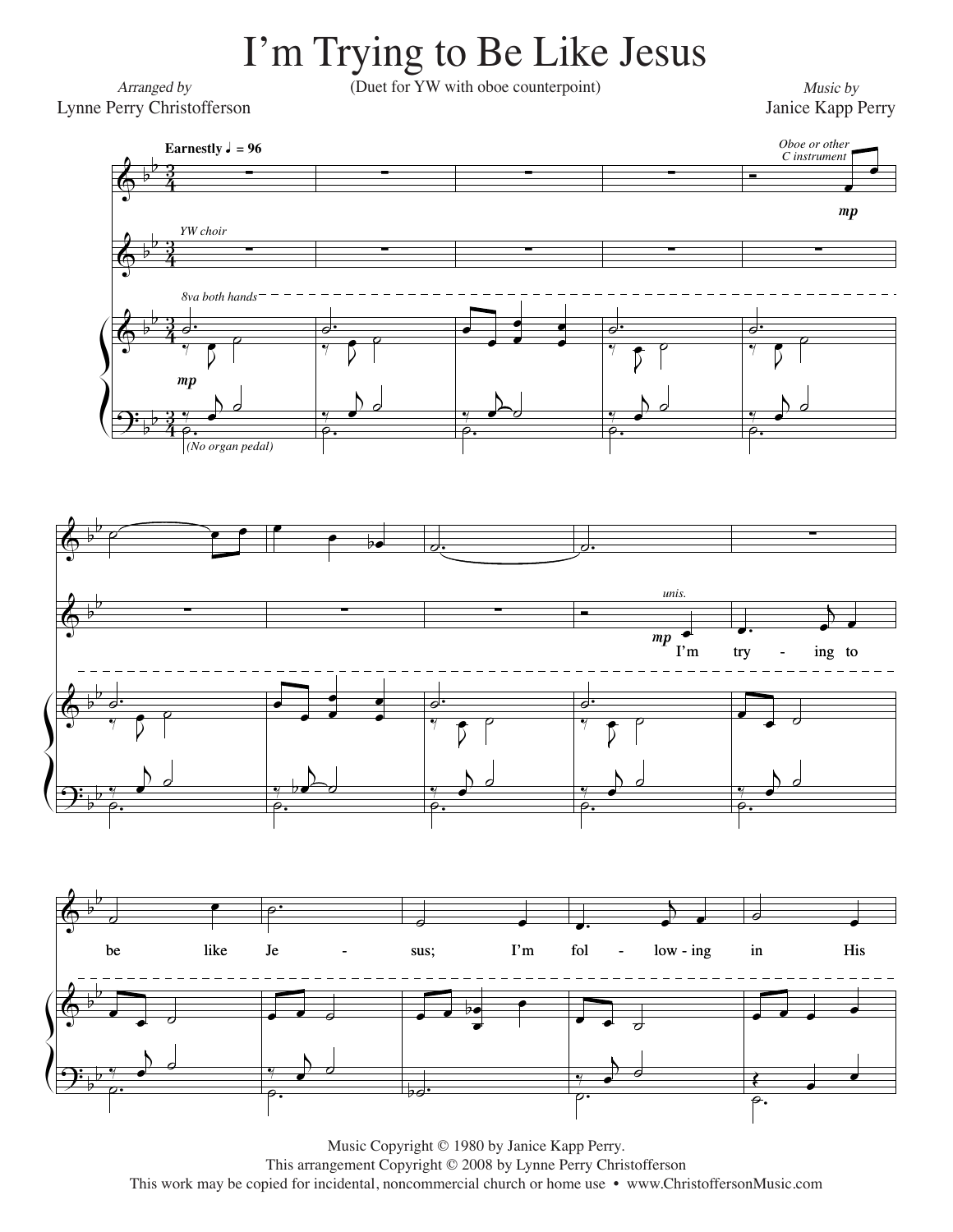





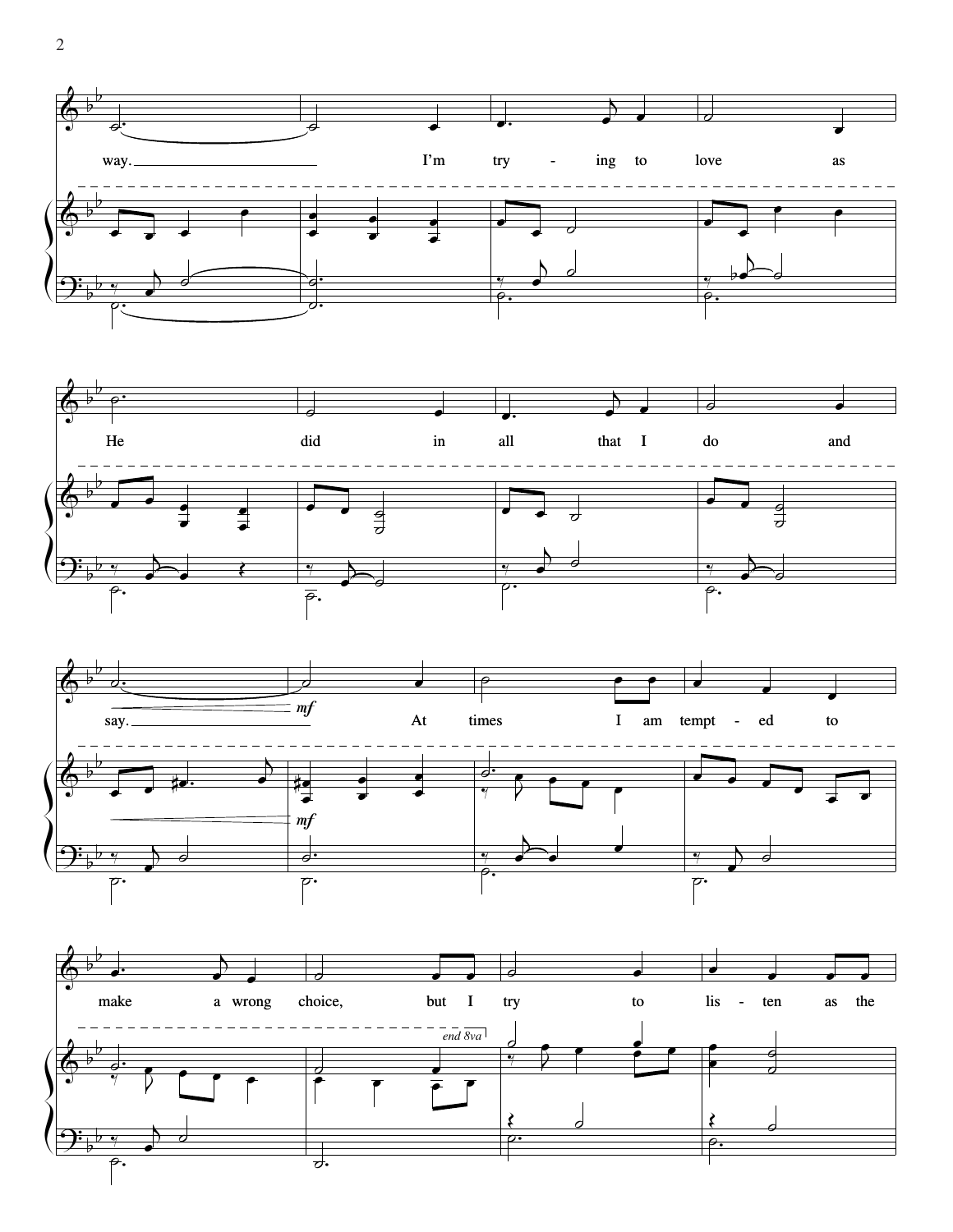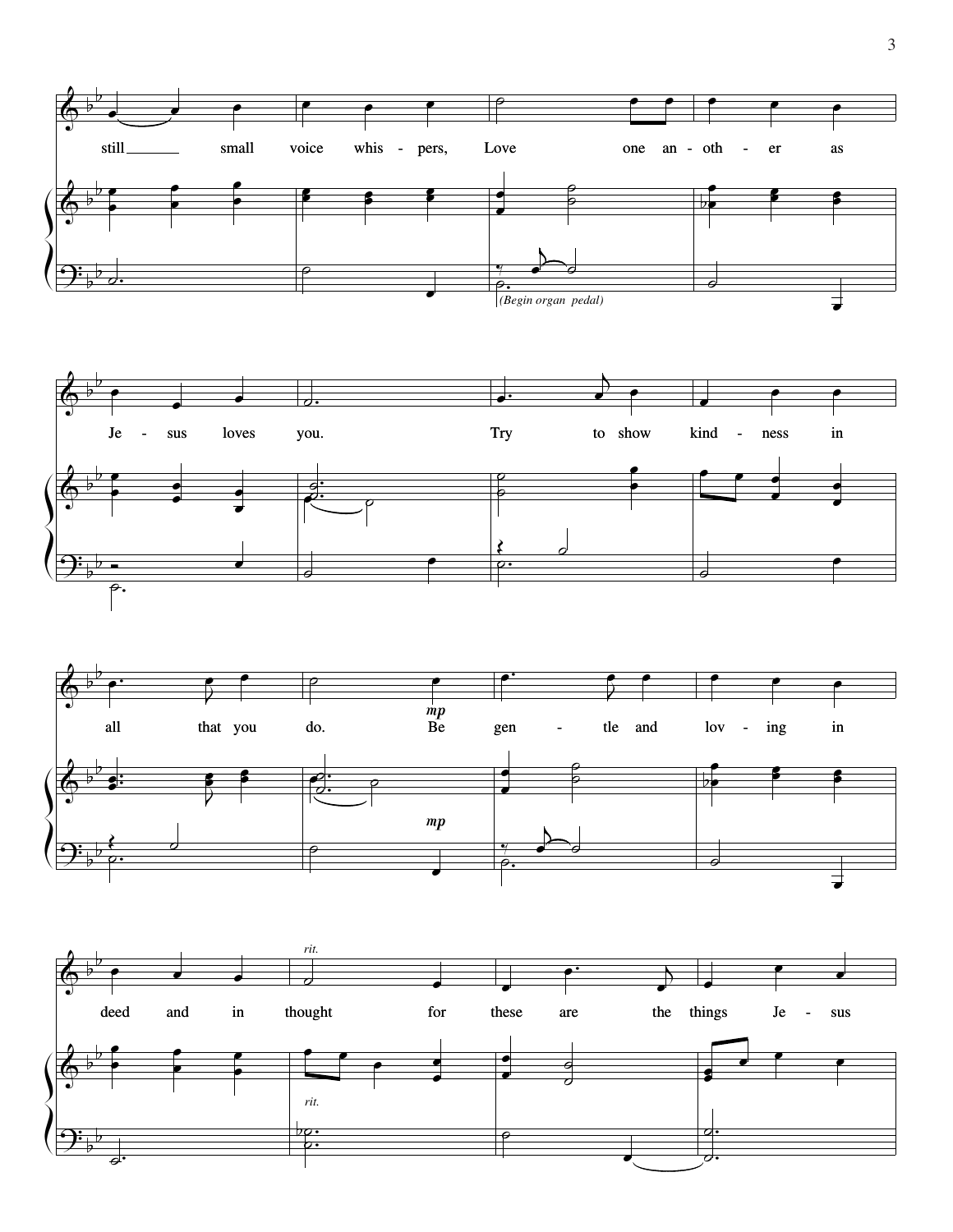



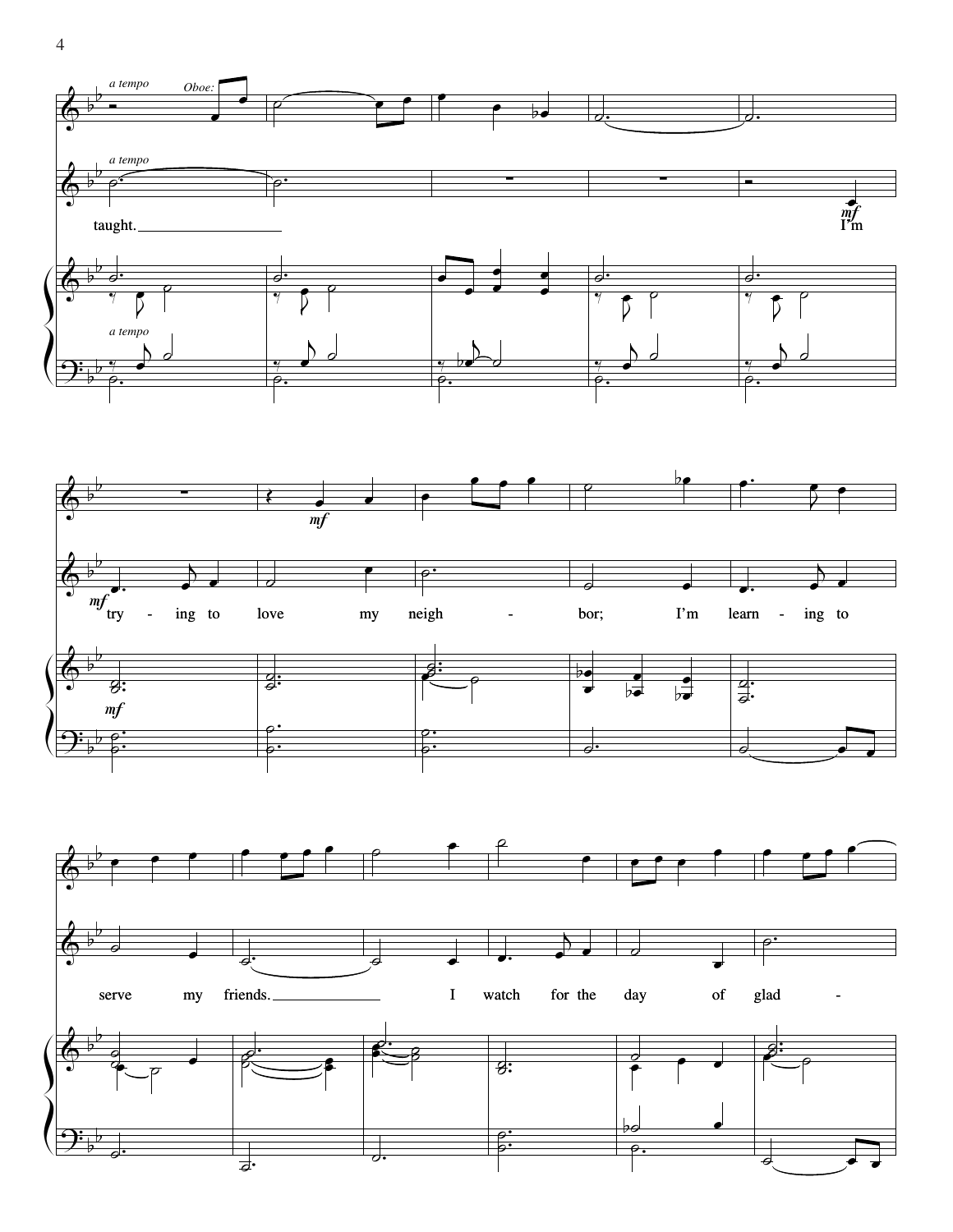

55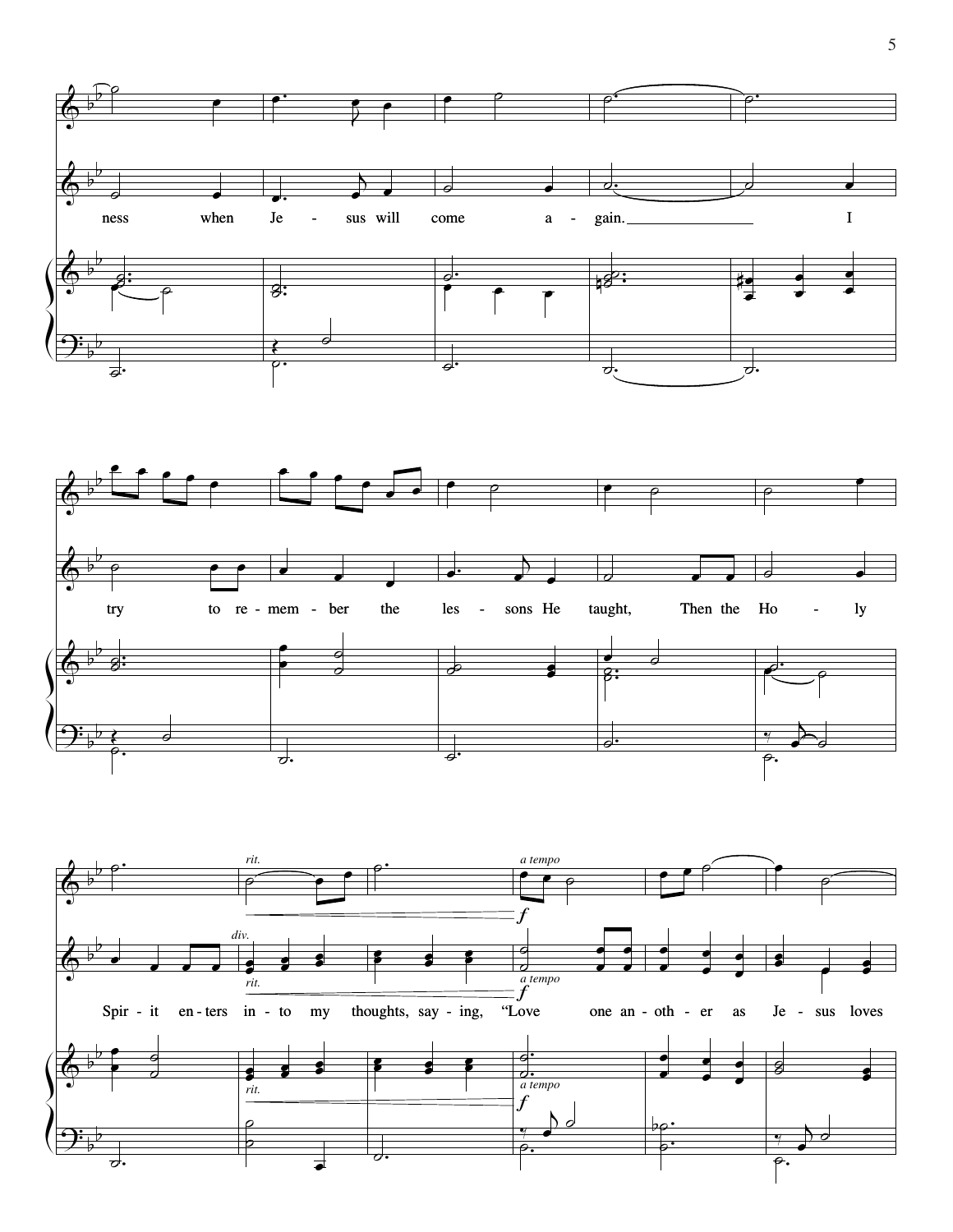



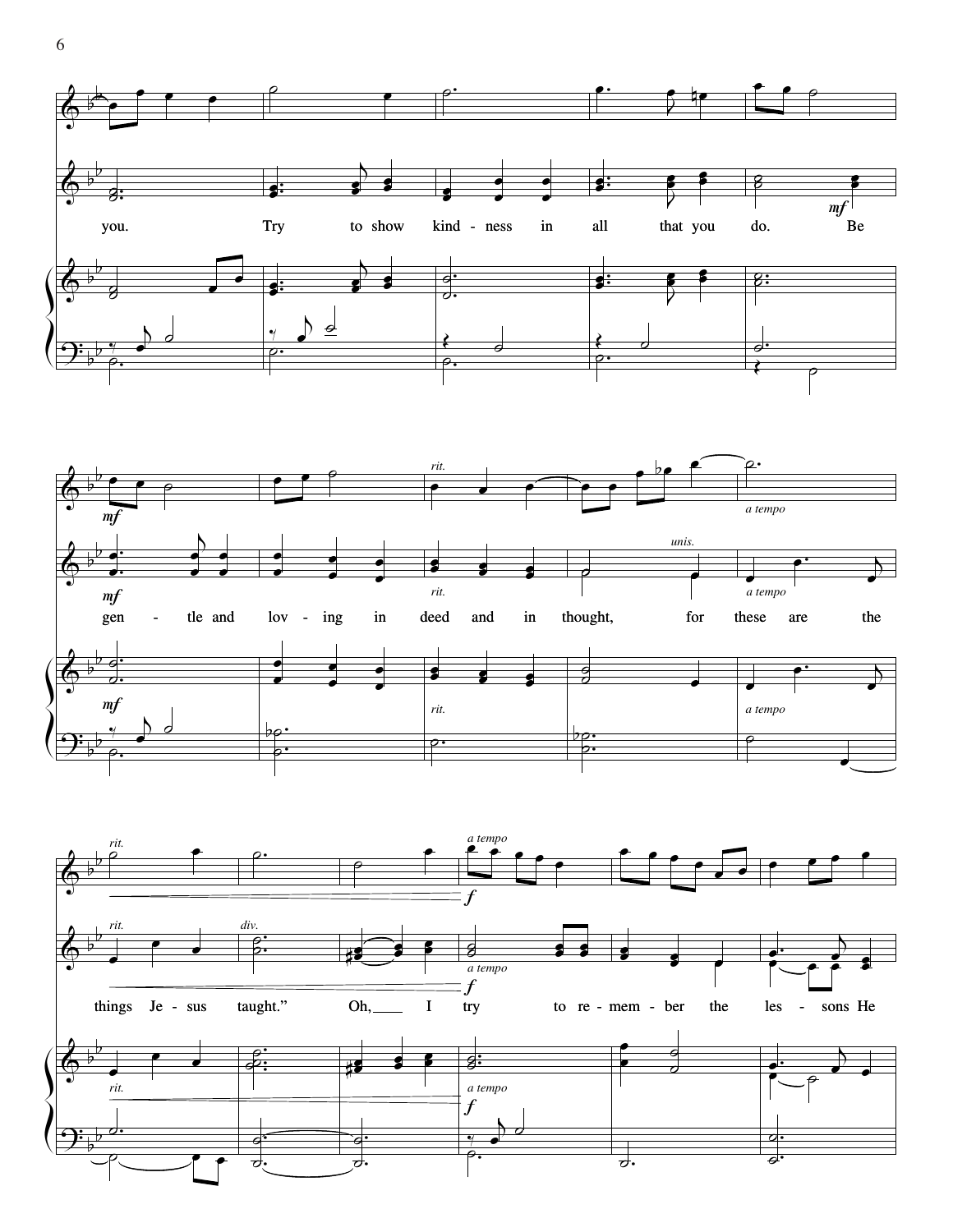